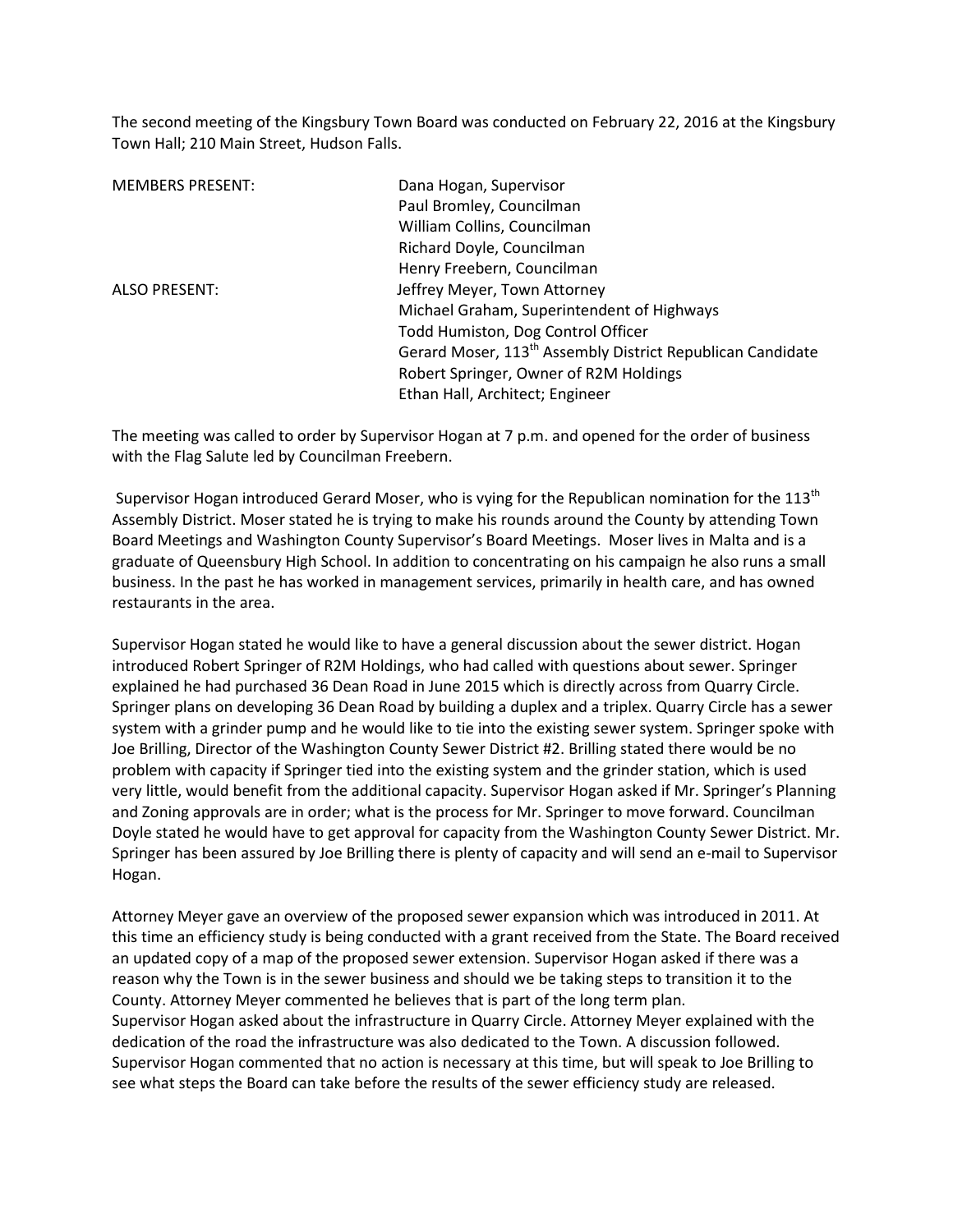LEGAL UPDATE: Attorney Meyer reported he had once again left messages with Randy Galusha of DEC and Jonathan Lapper, Attorney for Rich Schermerhorn and has received no response. Schermerhorn is waiting for DEC approvals before proceeding with the closing on the purchase of the former Dix Avenue Drive-In.

Attorney Meyer reported he is putting together an Inter-Municipal Agreement for the Code Enforcement transition to the County. Code Enforcement Officer, Ross Cortese would like to clarify what his role will be and what will be sent through the County. At this time the possibility of Code Enforcement retaining building permits for the Village and the Town is being discussed. Supervisor Hogan commented permit fees would remain with the Town and the Village. The County would conduct the fire/safety inspections which would free up Code Enforcement to do a good job for the Town and the Village. A discussion followed.

Councilman Bromley questioned the status of East Side Recycling. East Side has not operated for about two months. Attorney Meyer stated there is money the Town can call upon to conduct an environmental site assessment to make sure the facility is clean. Attorney Meyer will work with Code Enforcement Ross Cortese to start the process. Councilman Bromley also asked about the clean-up of Burgoyne Avenue, the former location of East Side. Recently the DEC has ordered the clean-up be resumed. Attorney Meyer will contact the DEC to check on the progress of the Burgoyne Avenue cleanup.

Town Clerk reported she had contacted Chris Connelly, owner of Tops Furniture, to obtain an appraisal for a safe in the Tax Office. Mr. Connelly does not feel qualified to provide an accurate appraisal. Town Clerk reported she had researched online and had found a similar safe valued at approximately \$400.00. Jonathan Newell may be interested in purchasing the safe or the Town could contact Auctions International, once the safe has been declared surplus. Superintendent of Highways Michael Graham suggested the Board wait until the next Board Meeting, he also has items to declare as surplus for Auctions International.

A **motion** by Councilman Bromley seconded by Councilman Doyle and carried by a vote of 5 ayes giving Town Clerk permission to attend a seminar on the Electronic Death Registration System on March 7, 2016 in Albany.

A **motion** by Councilman Freebern seconded by Councilman Bromley and carried by a vote of 5 ayes giving permission for the Town Clerk to attend the NYSTCA conference in Saratoga April 18 – 20, 2016.

\$1,021.66 – Total

Town Clerk submitted the following report to the Board:

| TO:                                    | Supervisor Hogan<br>Councilman: Bromley, Collins, Doyle & Freebern                                              |
|----------------------------------------|-----------------------------------------------------------------------------------------------------------------|
| FROM:                                  | Tax Collector: Cynthia A. Bardin                                                                                |
| SUBJECT:                               | 2016 Town & County Tax Collection                                                                               |
| DATE:                                  | February 22, 2016                                                                                               |
| February 17, 2016 - Paid to Supervisor | \$942.04 - Penalties Collected Feb. 2 - 16<br>\$59.62 - Bank Interest for January<br>\$20.00 - Return Check Fee |